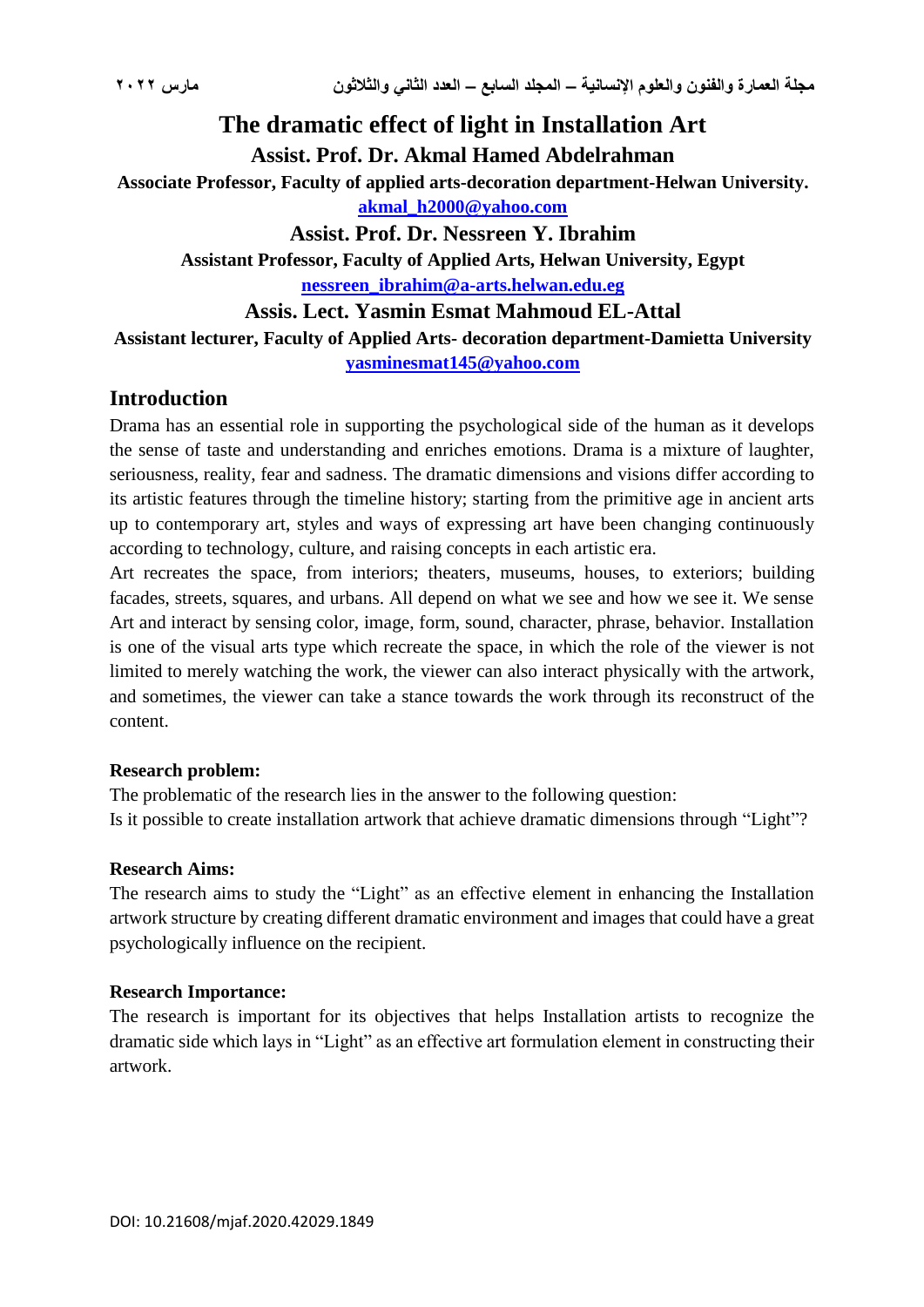#### **Research Methodology:**

The research follows the experimental descriptive analytical approach.

## **Drama concept**

Drama is a Greek word derived from the Greek word "Dran", meaning an action that takes place, and then transformed into its current form, Drama.

Although its meaning in Greek is (work), it passed into the Arabic language as a word and not a meaning and was used in ways that make it difficult to interpret, as the term drama was used in many forms, some people give the word drama to the tragic and sad events, and sometimes there are those who name a play the word drama.

Drama is a method of imaginative representation through dialogue and performance, and it is written literary texts that are represented, reformulated and translated into visual or audio works for theater, television, radio or cinema. It can be considered as one of the best literary images that can speak directly to the readers or the audience.

Drama was also known as "an event involving a struggle to reach its climax through action to create a very special case characterized by movement, expression and emotional puns."<sup>1</sup> "And the drama in the art of poetry is represented in tragedy and comedy, which are simulations of the actions of people."<sup>5</sup>

## **Dramatic visions in postmodern arts**

The intense technological developments in the nineteenth century contributed to a strong shift towards the use of the machine, which affected human capabilities, especially those capabilities that include visions, thought and philosophy, and artistic methods and trends were no longer appropriate to the conditions of society and culture, and therefore art had to reform itself and conform to the state of society. So the so-called contemporary art or postmodern art appeared and it includes trends from the post-sixties of the twentieth century until the end of the twentieth century and the beginning of the twenty-first century, including; Conceptual art, Performance art, environmental art, body art, pop art, video art, installation art, and other trends that made the "idea" the basis of the work and not the work itself. Drama became a variety of images, and content drama became the largest aspect of artistic drama, in addition to form drama and selfdrama.

## **Dramatic dimensions in installation art**

The drama in the installation art is based on the fact that it reflects the subjective experience, feelings and stimuli that the artist is exposed to exclusively in the space, so installation art consists of a contradictory and non-continuous range of different and heterogeneous forms so that the work and the artist separate from the material world.

## **Light .... and how to perceive it**

Light physically is a form of energy and consists of a group of electromagnetic waves, which differ in terms of wavelength, where the wavelength of light is (400-700) nanometers.

It perceives light by translating sensory cells in the retina of the electromagnetic waves that make up light. The retina contains two different types of cells that detect and respond to light,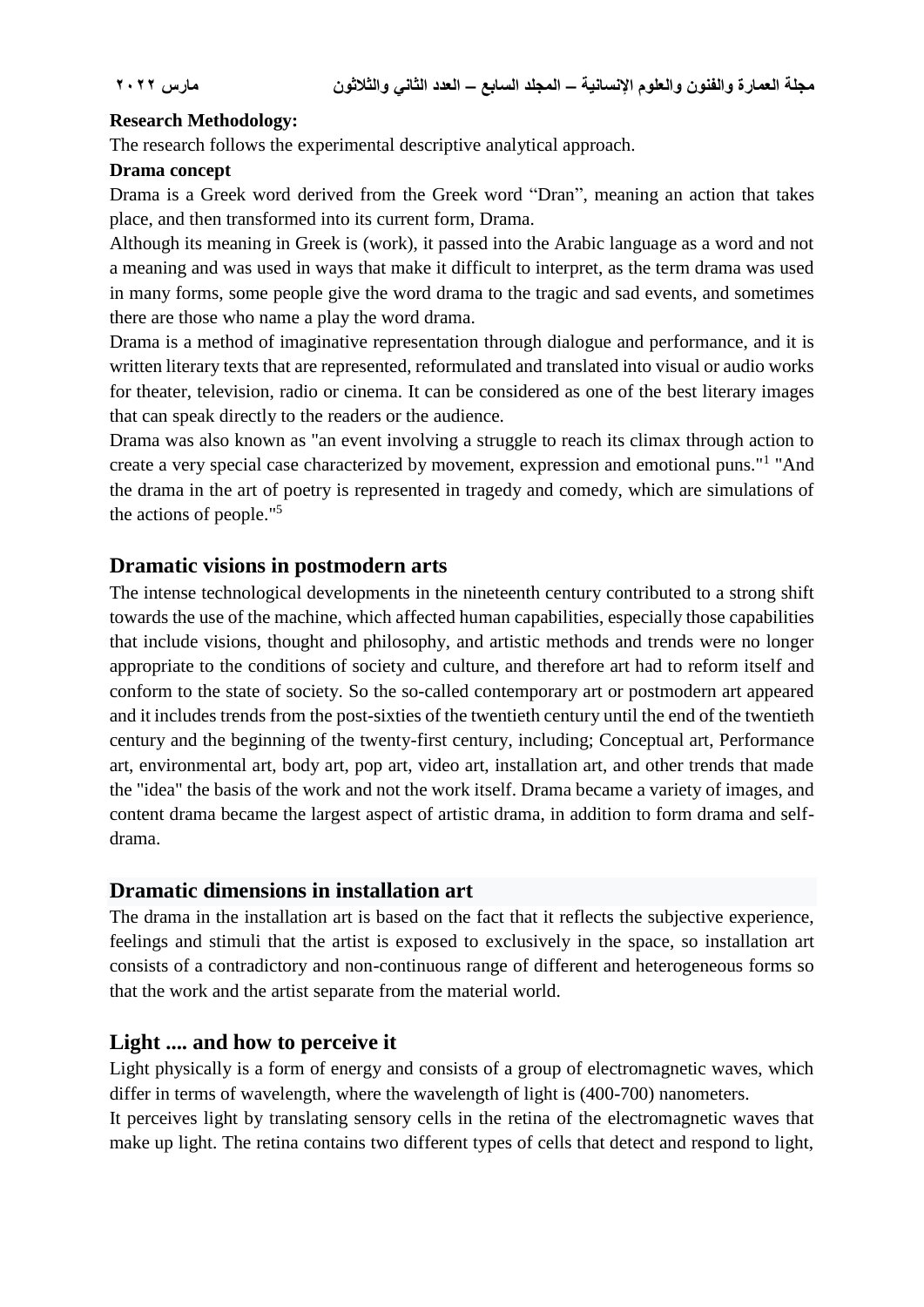cone cells and rod cells. Rod cells are activated when the light is low or dimmed. The cones are stimulated when the lights are high. Humans have about 6 million cones, and 110 million rods. And cone cells contain pigments or molecules to detect colors, which are three types of pigments (red, green and blue). Each type of cone is sensitive to different wavelengths of visible light.

L-cones are responsible for perceiving long-wavelength colors and are in red, M-cones which are responsible for perceiving medium-wavelength colors and they are blue, and s-cone cells are responsible for perceiving colors of short wavelengths and they are blue.<sup>3</sup>

## **The psychological effect of light in Installation Art**

Light creates a psychological and physical effect on the recipient of the work by attracting attention to some or all of the work elements, so that the designer expresses with light the content and significance of what he intended, and the psychological effect of light depends on three  $factors<sup>4</sup>$ :



## **1- The direction of light**

It depends on the direction of the light source and its position in relation to the element, and each direction of the light differs with it, accordingly, the direction of the shadow, so each direction of the light gives a different psychological effect.<sup>4</sup>

Facing light (from the front): it gives shadows directly behind the element, and therefore the amount of shadows becomes invisible, so the size and depth of the element are small, and the elements in this case give a feeling of clarity, brightness and strength.

Light at an angle of 45: gives an ideal effect in terms of the size of the element and its depth in the space and helps to show the general shape of the element.

Side light: The element in terms of size and depth is less effective and suggests ambiguity and somewhat lack of clarity.

Backlight: the details of the elements disappear as the surfaces darken and the shadows are in front of the elements, which give a feeling of the mystery and prestige, and this case from the direction of the light shows the size, but it does not show the depth.

## **2- The amount of light**

The lighting may be intense, or moderate, or it may be weak, and each has a different psychological effect. The intense light suggests radiance, movement, activity, life, vitality, strength, determination, clarity, completeness, radiance, and dazzle. The less amount of light is reduced, the less the sense of clarity, and the greater the feeling of mystery, decrease, incompleteness, and stillness, Figure (1).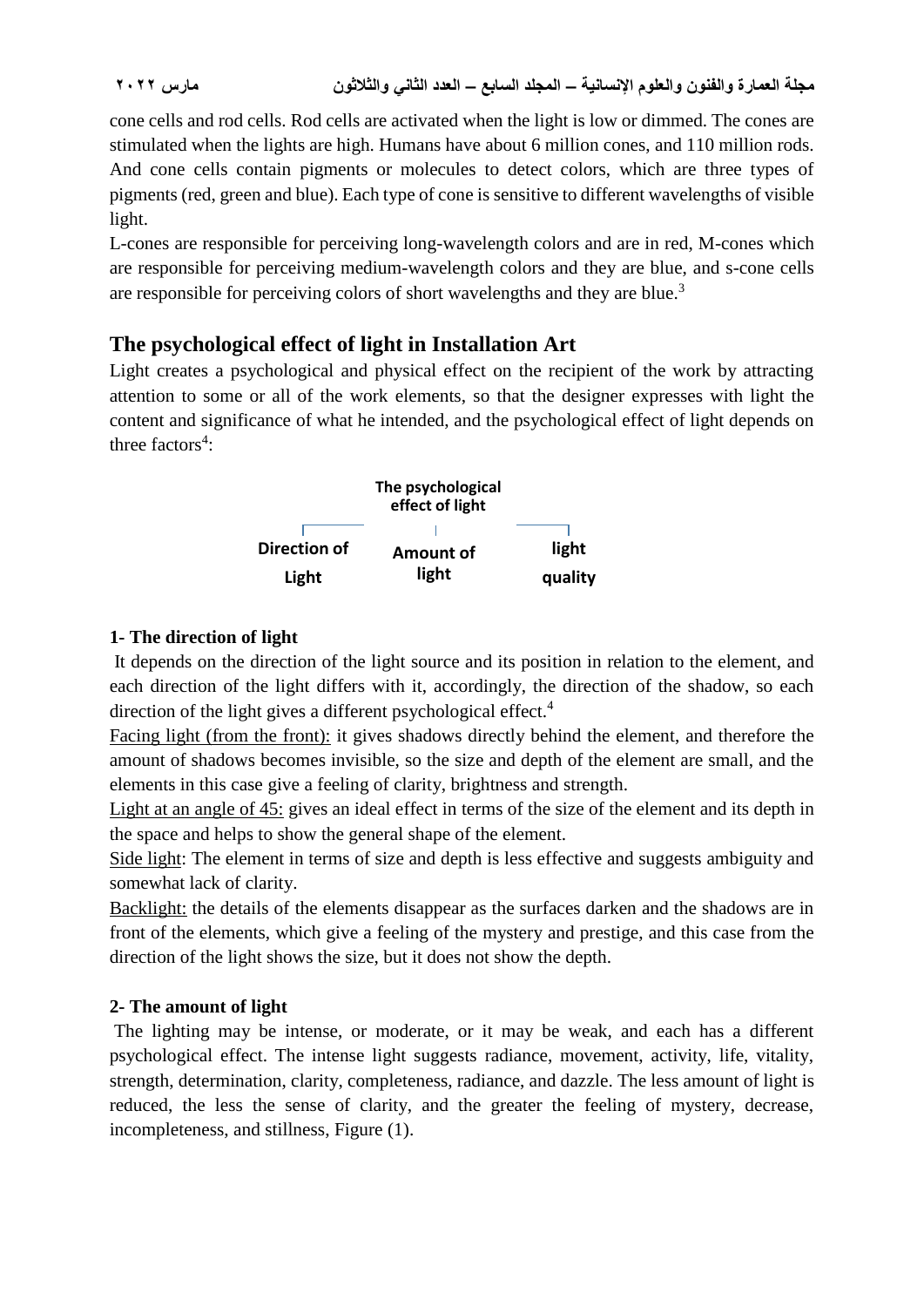

## **3-Light quality:**

light may be direct and is a result of the presence of natural light sources and it may be indirect as a result of the presence of reflective surfaces between the elements of work, which gives different dramatic states related to the color of the reflected lights, Figure (2)



## **Lumia Art ... and preparation in a vacuum**

Light art is a form of art in which light is the main way of expression for making sculptures and shapes, or objects and carvings that produce light in some way. A new trend in art emerged in the 1920s based on the use of color with light, and this art was founded by a group of artists Theosophists who searched for various sources of light to express their spiritual principles, Figure (3).

There are installation works in space associated with the art of light (light installations) whose diversity has helped the development of techniques for light such as LEDs to be formed or combined with other elements, and artists install works in streets, squares, and also on trees.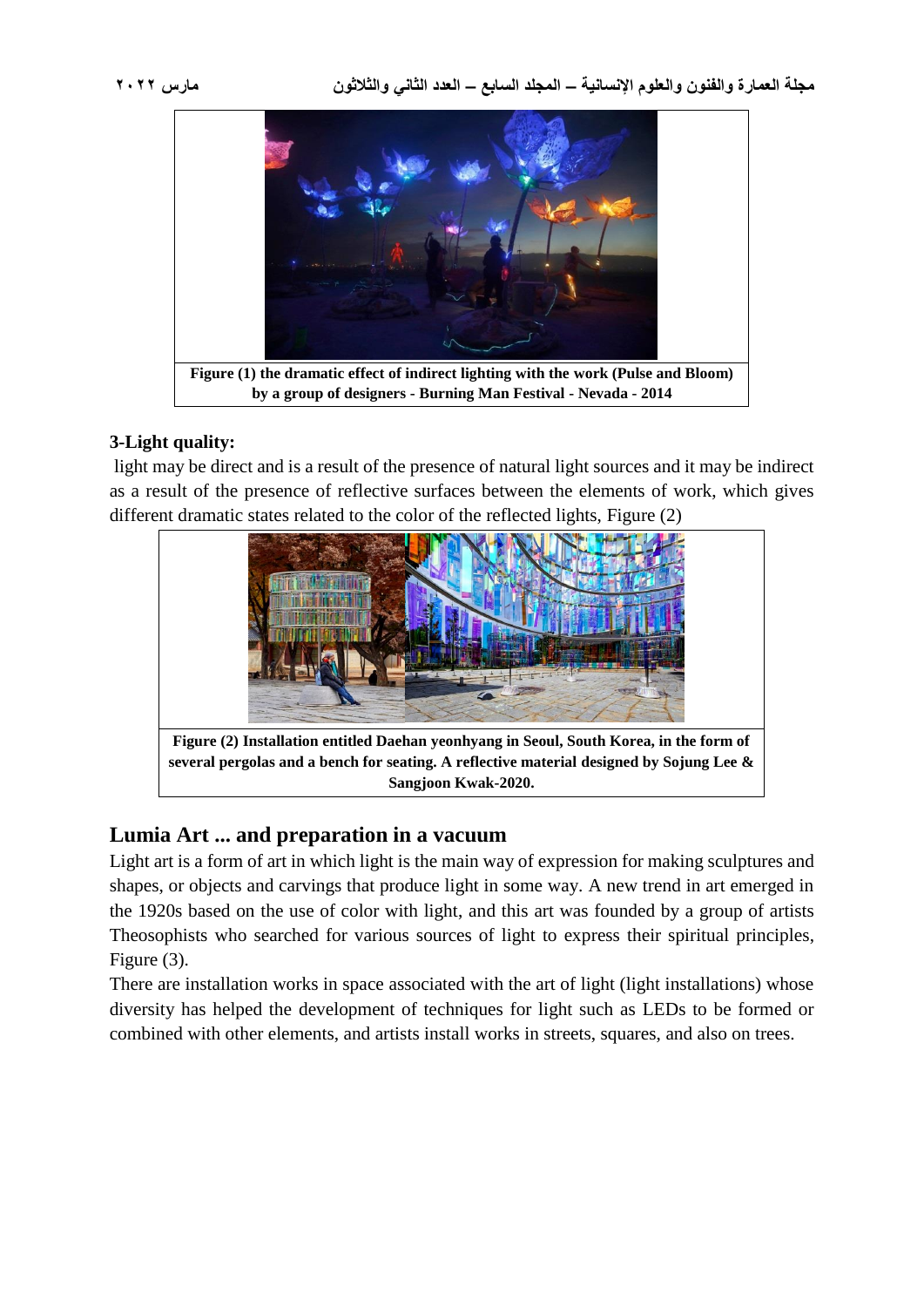

## **Researcher's applications:**

The researcher tried, through some practical experiments, depending on the element of light and the use of its effects The difference in creating dramatic situations and enriches the philosophy of work.

Figure (4-5) The idea of work was based on the need of birds to humans, in an attempt to highlight the positive emotional relationships between humans and other living creatures. The work relied on the element of lighting as a symbol of safety and danger. The blue represents the intensity of closeness and safety between man and the elements of work, and the red color represents the color of danger whenever a person moves away from work or does not approach any person to work, in an attempt to contrast the reality that man is sometimes a source of danger and insecurity for other living creatures.

Light effects, and the indirect lighting changes according to the distance between the person and the work in the blue color, then yellow, then orange, then red as the person moves away from work.